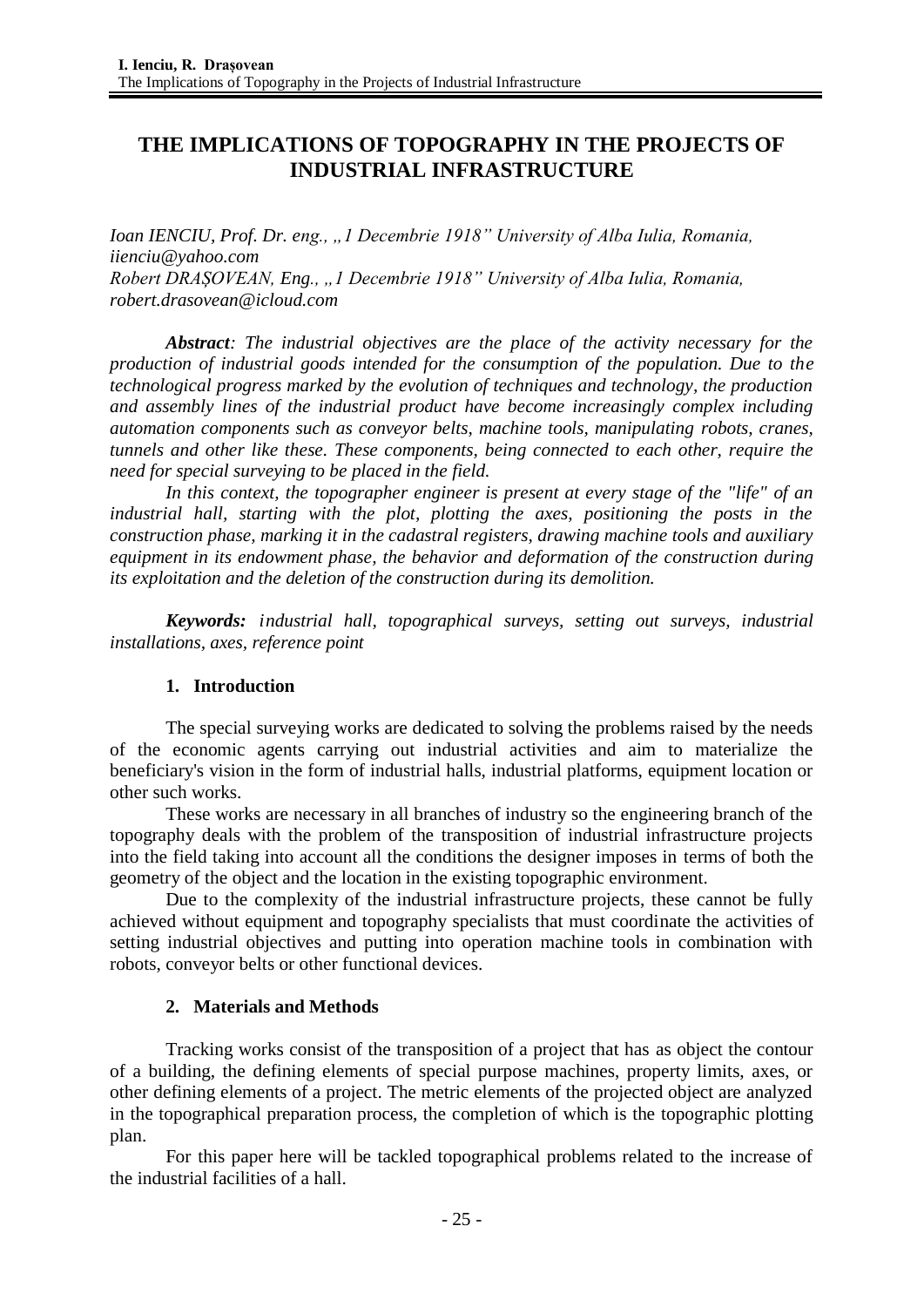#### *Land Recognition*

At the stage of land recognition, it will be establish the methodology for resolving the project, the approximate positions of the points of the network and their uniform distribution in order to satisfy their availability from any position will be established. For the case study approached, the position of the network points will be established to ensure a visa line between at least 3 points and the unobstructed visual field of the hall elements (pillars, walls, crane structures, etc.).

Due to crowding inside the hall due to the location of the machines, bridges and auxiliary equipment, the points will be located by consulting the halls project beforehand. In this way, it will be possible to establish areas that will not be obstructed and will allow visa lines to one or more points of the support network.

#### *Marking and signaling points*

The body of the point network was logically and conveniently distributed approximately at half of the axes of a two successive poles and at the imaginary intersection of diagonals joining the posts of the poles.

The points were embedded in the floor of the industrial hall materialized by topographic bolts to give them durability. Due to the shape of the bolt, the prism positioning error has been eliminated, thus increasing the precision of the prism regardless of the measurement period. At the same time, these points were signaled through topographic targets to increase visibility and facilitate repertoire.

Secondary network points were logically distributed over the metal anchors of the metal structures and the concrete belts of the walls, thus being preserved in the perspective of the rehabilitation action of the floor.

This location has been chosen due to the dynamic of the working environment (the disappearance of the topographical points due to sanding and floor rehabilitation), ensuring visibility to the points of the support network from any position and also to ensure the possibility of meshing the network in the necessary places.

#### *Topographic measurement of the hall contour details*

As a follow-up to the goal-building work, in order to satisfy the set-up accuracy required for the industrial objectives and installations, it was used to carry out the hall survey, which represents the fitting of the objectives. At this stage the representative details of the walls, he transverse and longitudinal axes of the hall and the position of the expansion joints have been redefined in order to highlight the real situation in the field.

The redetermination of the hall geometry is necessary because the plan layout of the industrial installations shows that the machine tools are located in areas exaggerated close to the face of a pillar or the crane structures must be placed very close to the walls. This requires an exact data frame in terms of location of the objectives so as to respect the design distances to the axes and to avoid overlaps with structural elements of the construction.

#### *Digital plans*

For the location of industrial installations, were taken the design plans of the location of the component gears of the objective together with the descriptive sheets and the connection design of machine tools and attachments.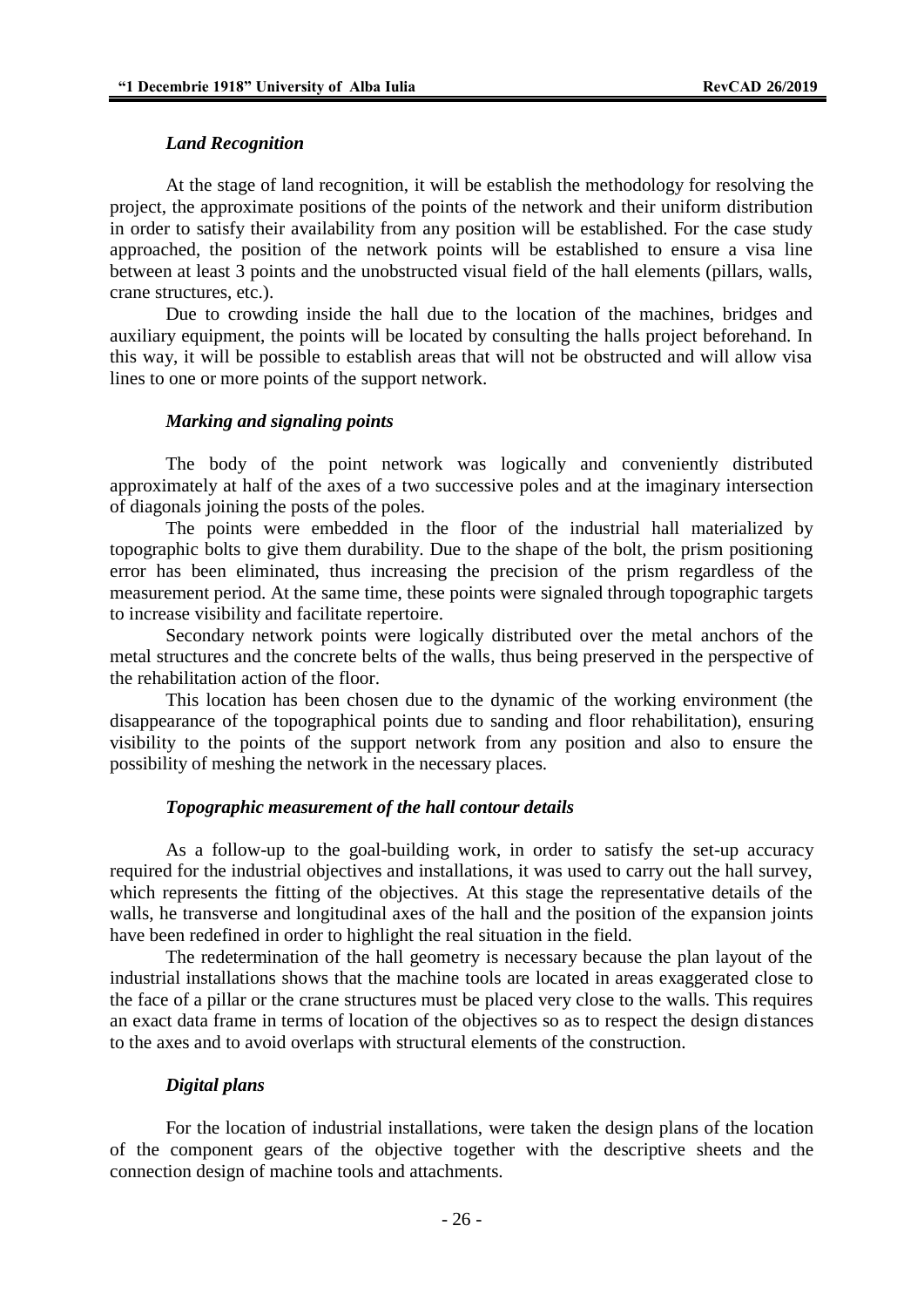The realization of digital plans involves the location of industrial objectives and installations, respecting the drawing dimensions of the details and the reciprocal orientations (parallelism and perpendicularity) to a fundamental point of the objective, called "reference point 0".

This name derives from the fact that this point is considered a reference in the connection of the equipment and later in the location objective in relation to the hall axes, the machine tool spacing distances being reported at this point.

The "0" point is characterized by five points arranged crosswise, the point of reference of the lens being located at the median intersection of the transverse axes, respectively longitudinal determined by the other four points. This point is characteristic of both the object and the machinery belonging to it.



Fig. 1 Representation of "Reference point 0"

The position of the machines relative to the "0" point is made by consulting the objective design to determine the position of each machine relative to the fundamental point.

# **3. Results and Discussion**

For the purpose of setting out a point into the field, the general layout plan will take into account the following aspects:

- establish station points in the immediate vicinity of the target;
- the convenient location of the topographic instrument will be chosen so as to provide a visa line to as many points as possible;
- the topographic instrument will be positioned approximately mid-point to equally distribute the points.

The orientation points will be chosen based on the position of the machine so that at least 3 orientation points are placed in 3 different dials.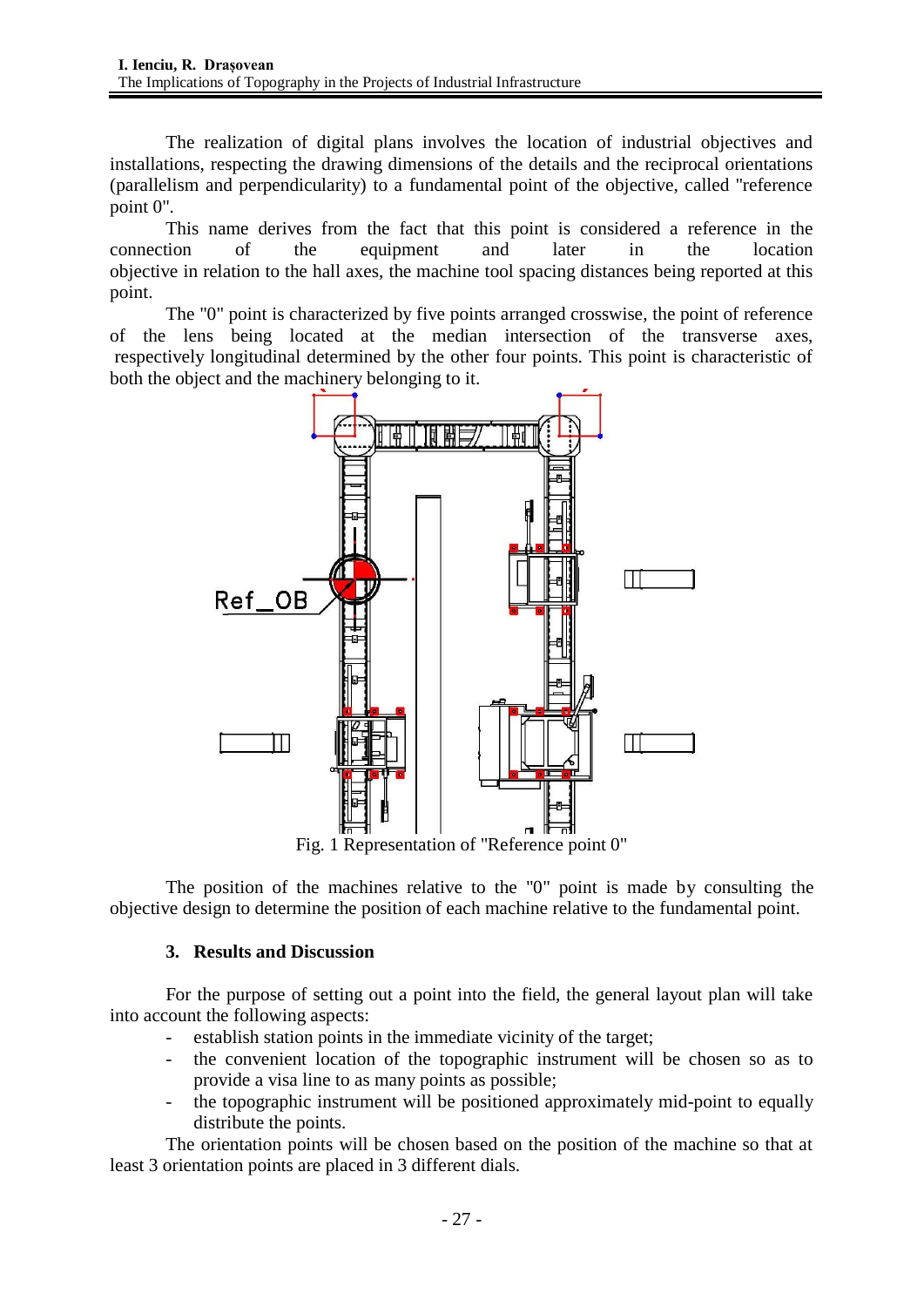

Fig. 2 The procedure for determining the location of the topographical instrument

For high-end objectives and facilities, topographic tracing of characteristic points will be required from several station points, with the condition of checking the points previously traced. If there are differences in tracing, those differences will systematically be allocated to the new points, thus preserving the transposition accuracy, the distance of setting out being small.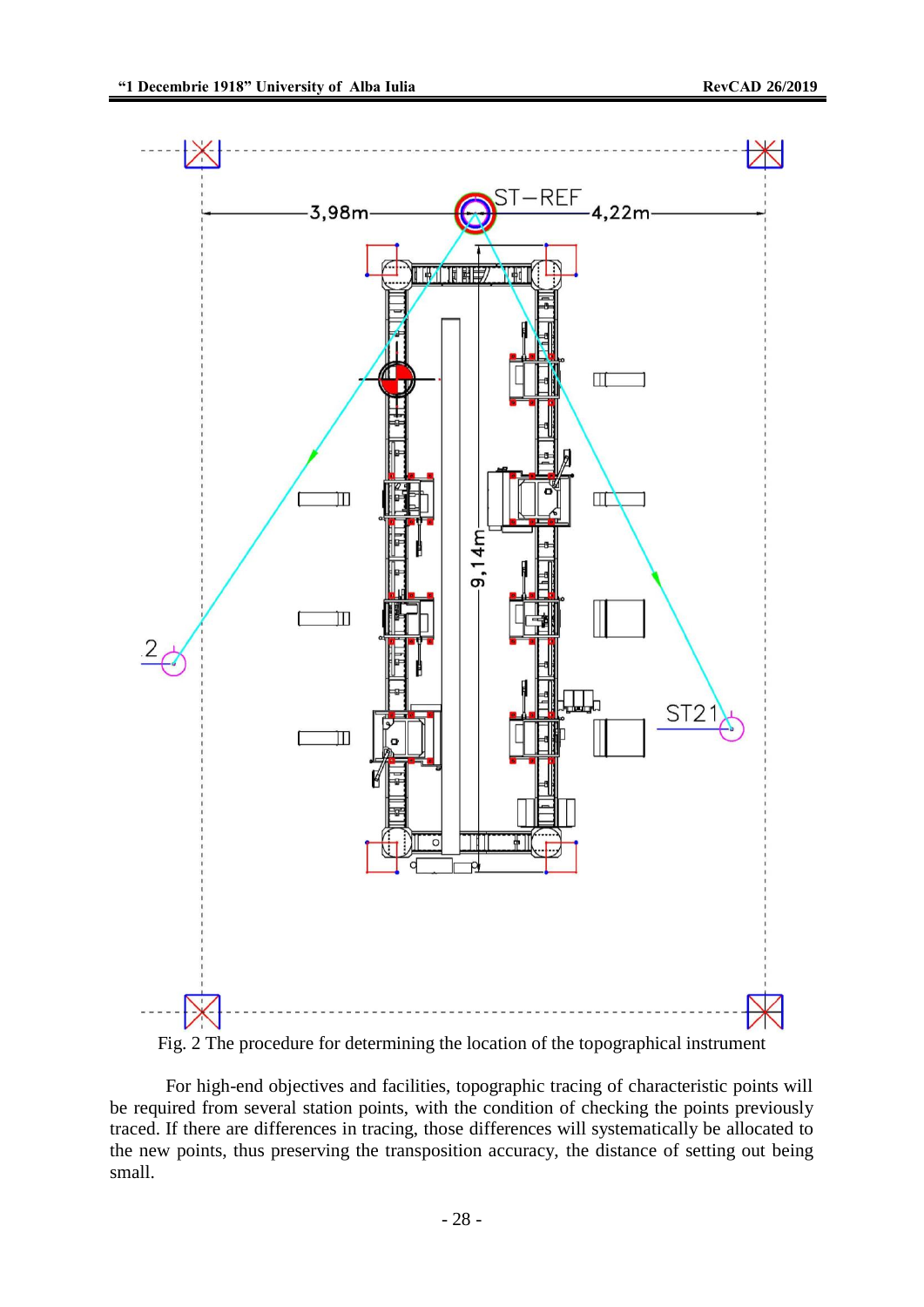

Fig. 3 Equal distribution of stationary points in the design of industrial facilities of long lengths

### *Drawing boards of foundations*

To establish a foundation plates, it will be drawn a network designed for the purpose, and by joining the centers of the chalk line will form a rectangular network. After the materialization of the network it was used a 1:1 scale template that faithfully respects the size and shape of the foundation plates. In order, to draw the plates, the pattern is placed at the intersection of the axes of the rectangular mesh, so that the axes of the pattern with the axes of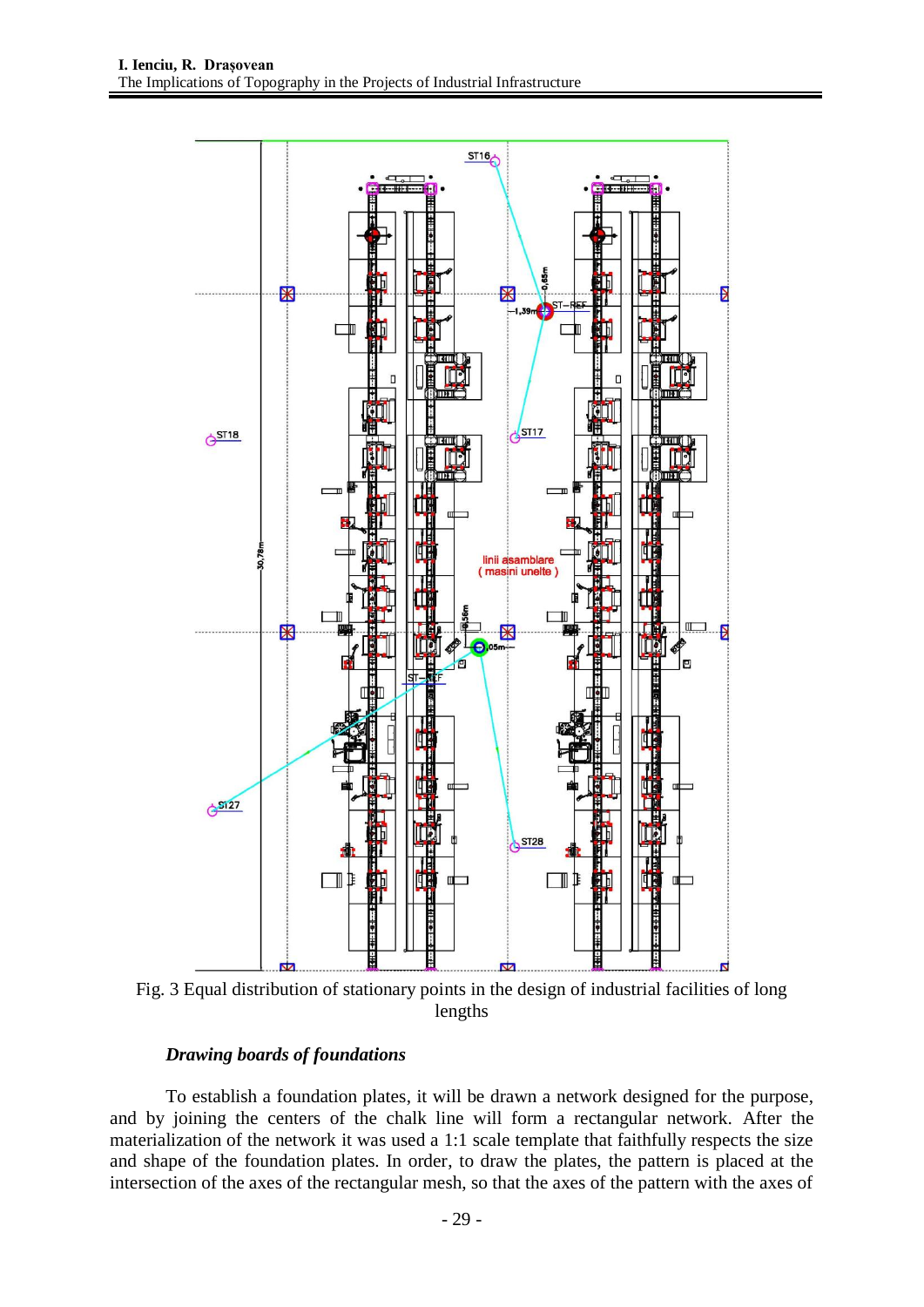the drawn mesh perfectly coincide and with a liner it will be draw the contour of the plate and the position of the bore serving the chemical anchor bolts. In order to preserve the markings, a layer of auto lacquer was applied to the base plate anchoring.



Fig. 4 Using the Chalk Line and the Template

### *Setting out the position of the conveyor belts*

In view of setting out the conveyor belts, will materialize points in the land that defines the belt axe sand turntable centers.

Checking the axes after they were drawn was done using a chalk line, studying possible deviations from this line. The chalk line gives satisfactory precision to determine deviations from alignment. It will stretch from 25 to 25 meters, tensed with a force of 8 NM. Additionally, a lead wire, supported at two ends, is placed so that the plotting of the size materialized in the field is carried out.



Fig. 5 Using the lead wire and chalk line

# *Drawing the position of manipulating robots*

In order to place the manipulating robots, the anchor attachment of the robot will be drawn, usually in the form of a square, setting out with three points. After the anchorage of the basement, its corners will be checked and the reference point of the robot tribrach will be setting out by the materialization of the cross point.

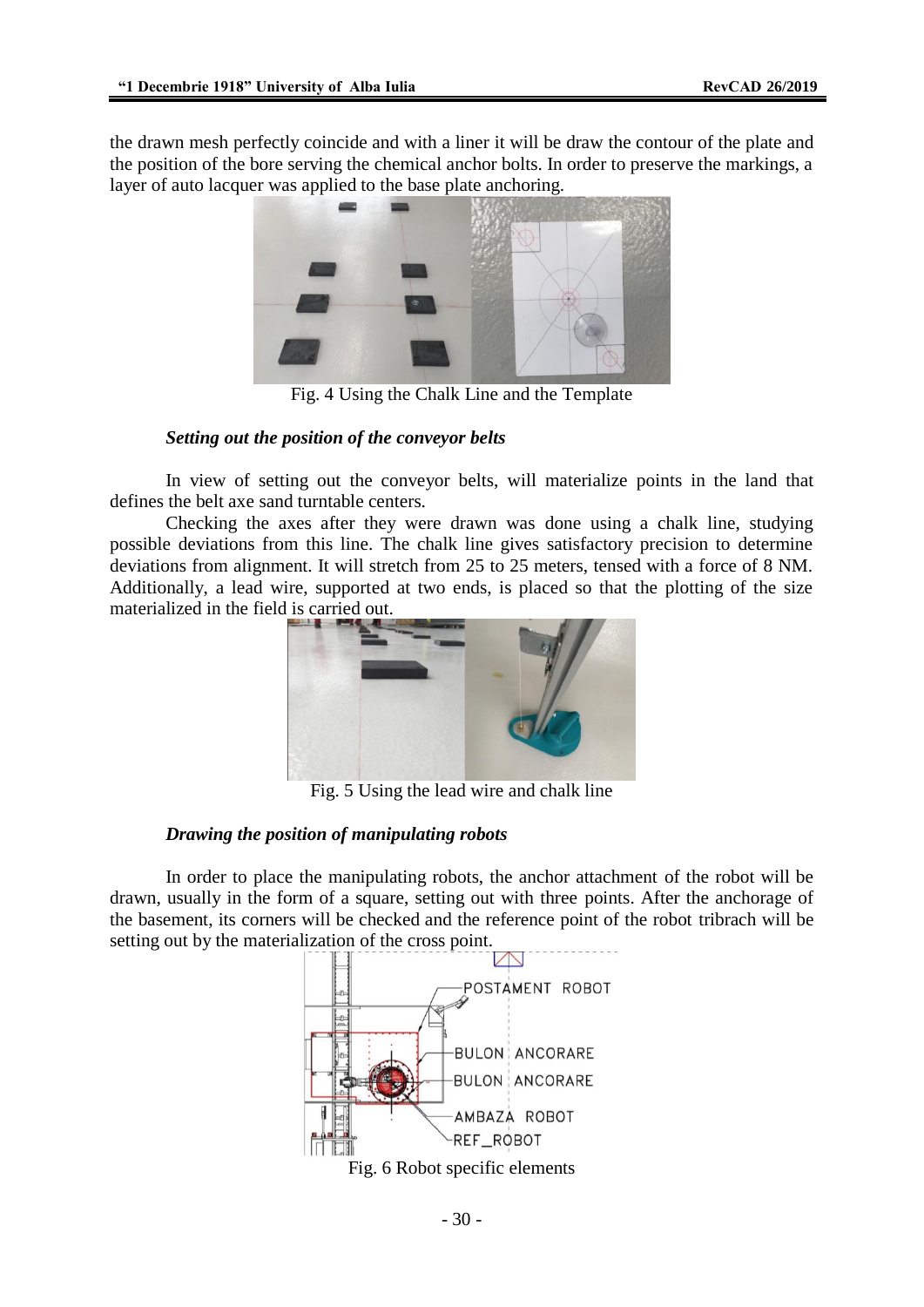### *Setting out the level point for machine tools*

In order to locate machines who need special condition that require a location on granite plates, that do not tolerate large level differences on the floor contact surface, measurements have been made to align some sectors within certain targets with a determination tolerance of +/- 0.001cm.

In order to delimit the area of interest, the site plan of the machine was consulted and four points were drawn with the help of the total station to delimit the area where the leveling works will be carried out.

After drawing the perimeter, it was contoured with adhesive tape and a grid with a side length of 50 cm was created using the chalk line. This grid has been developed with a double role. In the first instance, it serves as a guide for detailing details (altimetry values and planimetric position), facilitating the physical numbering of points and their quota values, and in the second instance it provides a uniform distribution of points.



Fig.7 Delimitation the perimeter of the machine tools location

As a result of the measurements, there were found differences in the level exceeding the tolerances of the machine's location and recourse was made to leveling the sector of interest. To do this, four points have been drawn to designate the perimeter of the machine and the relative share was specified to which the self-leveling screed has to be poured.